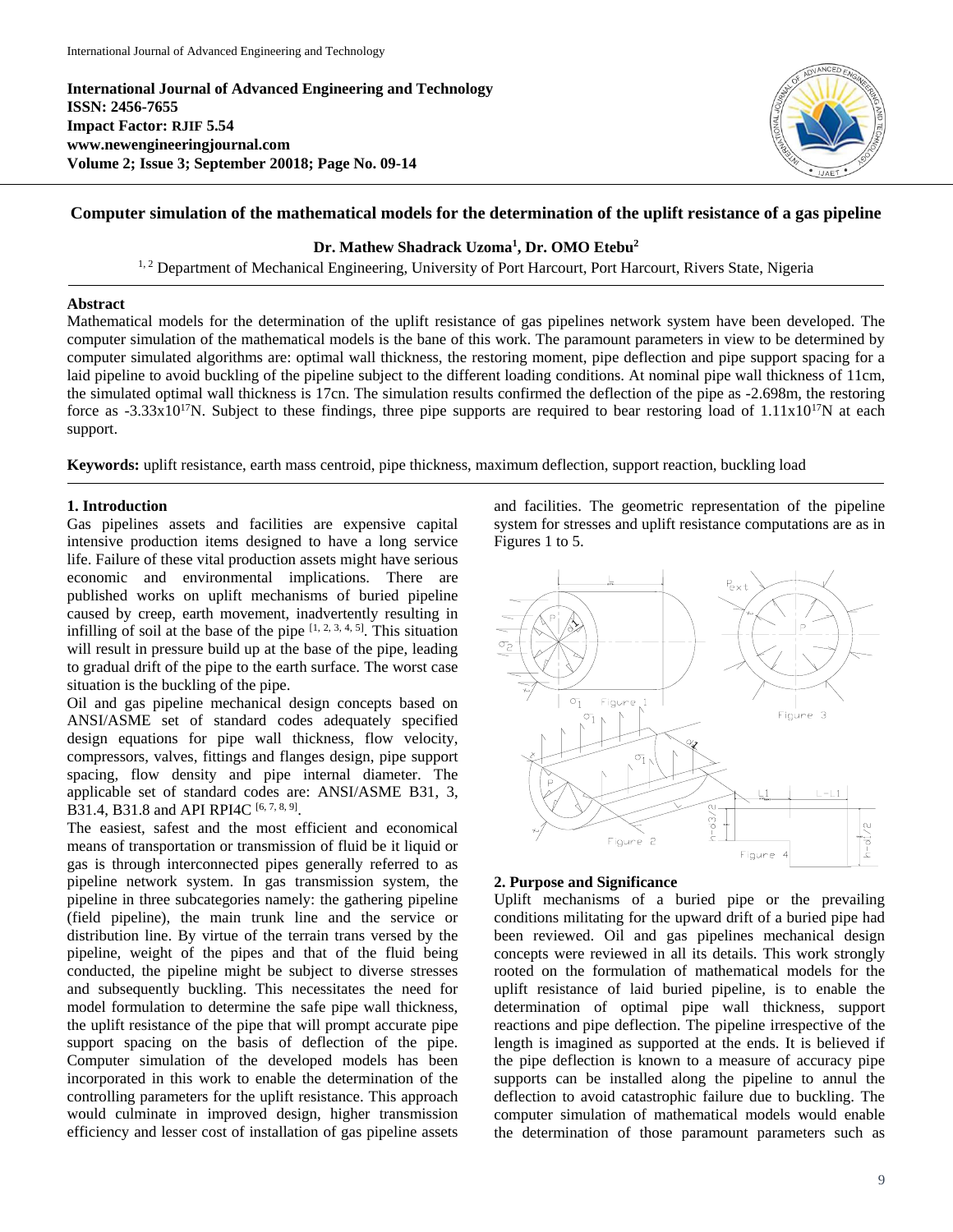supports reactions, optimum wall thickness, bending moment, pipe deflection and support placement by computational approach. This way our future oil and gas pipelines would meet the design and operation standard required for optimal performance.

#### **3. Mathematical Models for Computer Simulation**

The geometric representation of the forces and stresses acting on the system are as presented in Figures 1 to 5. Circumferential stress on the structure is expressed as:

$$
\sigma_1 = \frac{Pd_1}{2t} \tag{1}
$$

Longitudinal stress is given as:

$$
\sigma_2 = \frac{P d_1}{4t} \tag{2}
$$

Pipe mean diameter

$$
d_m = \frac{d_1 + d_1 + t}{2} = d_1 + t/2
$$
\n(3)

The expression for the radial stress goes thus;

$$
\sigma_3 = \frac{P d_1 - P_{ee}(d_1 + t)}{d_1 + t/2}
$$
\n(4)

Where:

P—average stream pressure  $(N/m^2)$  $\sigma_1$ —hoop stress or circumferential stress (N/m<sup>2</sup>) L—pipe length (m) t,  $\bar{t}$  —pipe thickness (m)  $d_1$ —pipe internal diameter (m)

The resultant external loads on the structure is expressed as:

$$
P_{ext} = P_{atm} + P_{earth} + P_c + P_w
$$
  
\n
$$
P_{atm} = 1bar
$$
  
\n
$$
P_{earth} = \rho_s gh
$$
  
\n
$$
P_w = \varphi P_g \quad at \quad (33^{\circ}C)
$$

If the pipe is encased in a concrete of thickness  $t_1$ , the load intensity is expressed as,

$$
P_c = \frac{F_c}{A_c} = \frac{m_c g}{A_c} = \frac{\rho_c V_c g}{A_c}
$$

$$
= \frac{\rho_c t g (d_2 + d_1)}{2d_1}
$$

$$
A_c = \pi d_2 L
$$

*c*

$$
V_c = \frac{\pi (d_2^2 - d_1^2)L}{4} = \frac{\pi (d_2 + d_1)(d_2 - d_1)L}{4}
$$
  
=  $\pi L(d_2 - d_1)$   
 $d_2 - d_1 = 2t$ 

Where:

 $\sigma_2$ --longitudinal stress (N/m<sup>2</sup>) dm—pipe mean diameter (m)  $P_{ext}$ —resultant external loads on the pipe (N/m<sup>2</sup>)  $\sigma_3$ --radial stress (N/m<sup>2</sup>)  $P_{ext}$ —resultant external loads on the pipe (N/m<sup>2</sup>)  $P_{\text{atm}}$ —atmospheric pressure (N/m<sup>2</sup>)  $P<sub>earth</sub>$ -pressure due to overlying earth ( $N/m<sup>2</sup>$ )  $P_c$ —pressure due to the weight of the concrete coating  $(N/m<sup>2</sup>)$  $P_{w}$ —pressure due to atmospheric water vapor water (N/m<sup>2</sup>) Fc—Force exerted by the casibg (N)  $m_c$ —mass of the concrete casing (kg)  $t_1$ —casing thickness (m)  $p_c$ —density of casing material (kg/m3)  $V_c$ —volume of concrete  $(m^3)$ A<sub>c</sub>—inner curved surface area of the concrete coating  $(m^2)$  $d_2$ —pipe outer diameter (m)  $V_c$ —volume of concrete  $(m^3)$  $V_p$ —pipe volume  $(m^3)$  $V_e$ —earth volume  $(m^3)$  $V_g$ —volume of gas in the pipeline (m<sup>3</sup>)

Subject to the tri-axial stress condition, the maximum shear stress is the greatest of the three values.

$$
\tau_{1_{\max}} = \left| \frac{\sigma_1 - \sigma_2}{2} \right| \text{ or } \left| \frac{\sigma_2 - \sigma_3}{2} \right| \text{ or } \left| \frac{\sigma_3 - \sigma_1}{2} \right|
$$
\n
$$
\therefore \quad \tau_{1_{\max}} = \left| \frac{\sigma_3 - \sigma_1}{2} \right| \tag{5}
$$

Under uni-axial stress condition,  $\sigma_2$ ,  $\sigma_3 = 0$ 

$$
\tau_{2\max} = \frac{\sigma_1}{2} \tag{6}
$$

Temperature stress in the system is expressed as;

$$
\sigma_T = E \varepsilon = E \frac{\Delta L}{L}
$$
  
=  $E \frac{\alpha L \Delta T}{L}$   
=  $E \alpha \Delta T$  (7)

On the basis of these analyses the overall induced maximum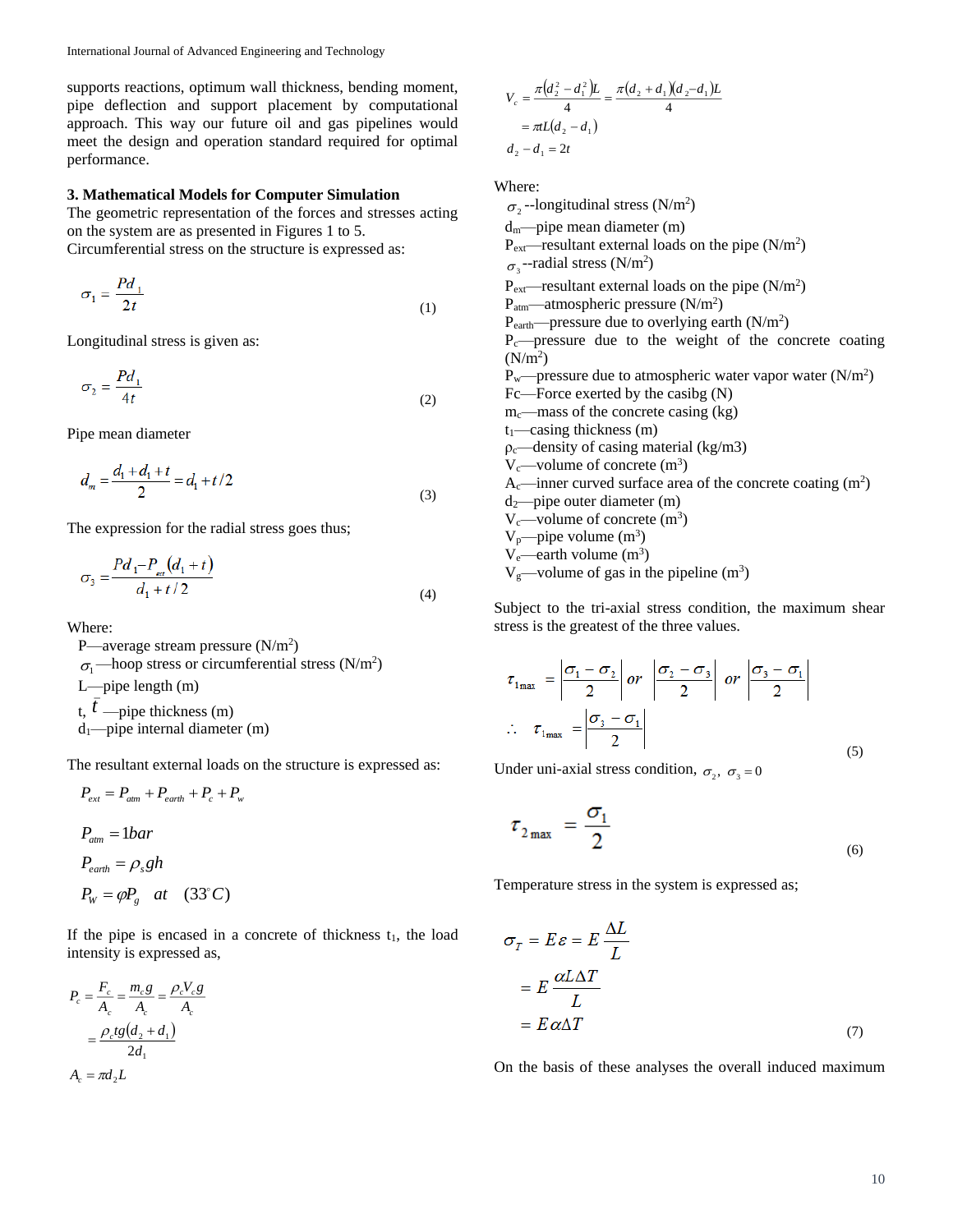shear stress in the pipe can be expressed as:

$$
\tau_{\text{max}} = \tau_{1\text{max}} - \tau_{2\text{max}}
$$

$$
= \frac{\sigma_3 - \sigma_1}{2} - \frac{\sigma_T}{2}
$$
(8)

Applying failure (yielding) analysis known as maximum shear stress theory.

$$
\sigma_1 - \sigma_3 - \sigma_T = \frac{\sigma_{ypt}}{FS}
$$
 (9)

 $\sigma_{\gamma p t}$  is the yield point of the pipe material under uni-axial tension test.

Where:

 $\sigma_3$ --radial stress (N/m<sup>2</sup>)

 $\tau_{1\text{max}}$ -maximum shear stress under tri-axial stress condition  $(N/m<sup>2</sup>)$ 

 $\tau_{\text{max}}$ -induced maximum shear stress in the pipe (N/m<sup>2</sup>)

 $\sigma_{\tau}$ --temperature stress (N/m<sup>2</sup>)

 $\varepsilon$  --poisson ratio

- $E$ —Young's modulus of elasticity for the pipe (N/m<sup>2</sup>)
- α—linear expansivity of the pipe material (/°C)

∆T—temperature difference between the pipe gas and the environment (°C)

∆L—change in length of the pipe (m)

$$
\frac{Pd_1}{2t} - \frac{Pd_1 - P_{\text{ref}}(d_1 + t)}{d_1 + t/2} - \sigma_T = \frac{\sigma_{\text{opt}}}{FS}
$$
\n
$$
t^2 \left[ -2P_{\text{ref}} - \sigma_T - \frac{\sigma_{\text{opt}}}{FS} \right] + t \left[ -1.5Pd_1 + 2P_{\text{ext}}d_1 - 2\sigma_Td_1 - \frac{2\sigma_{\text{opt}}}{FS} \right] + pd_1 = 0
$$
\n(10)

$$
a = -2P_{ext} - \sigma_E - \frac{\sigma_{ypt}}{FS}
$$
  
\n
$$
b = -1.5Pd_1 + 2P_{ext}d_1 - 2\sigma_Td_1 - \frac{\sigma_{ypt}}{FS}
$$
  
\n
$$
c = Pd_1
$$
  
\n
$$
c = b \pm \sqrt{b^2 - 4ac}
$$

$$
l = \frac{2a}{}
$$
 (11)

*t* is the design wall thickness of the pipe for safe operation with due regard to the required operating conditions.

The centroid of the earth mass above the pipe is expressed as:

$$
\overline{x} = \frac{(L - L_1) \left(h - \frac{d_2}{2}\right) \left(\frac{L - L_1}{2}\right) + L_1 \left(h - \frac{d_3}{2}\right) \frac{2L - L_1}{2}}{(L - L_1) \left(h - \frac{d_2}{2}\right) + L_1 \left(h - \frac{d_3}{2}\right)}
$$
(12)

Load Components

(i) Pipe Weight

$$
W_p = m_p g = \rho_p V_p g = \frac{\pi L_3 \rho_p g (d_1^2 - d_2^2)}{4}
$$
\n(13)

(ii) Concrete Weight

$$
W_c = m_c g = \rho_c V_c g = \frac{\pi L_1 \rho_c g (d_3^2 - d_2^2)}{4}
$$
 (14)

(iii) Earth Mass Weight

$$
W_e = m_e g = \rho_e V_e g
$$
  
=  $\pi \rho_e g \left[ h^2 L - \frac{d_2^2 L}{4} - \frac{(d_3^2 - d_2^2) L_1}{4} \right]$   

$$
V_e = \pi \left[ h^2 L - \frac{d_2^2 L}{4} - \frac{(d_3^2 - d_2^2) L_1}{4} \right]
$$
 (15)

Weight of gas inside the pipe

$$
m_n = \frac{PV_g}{ZRT}
$$
  
\n
$$
R = \sum \frac{m_i}{m_H} R_i, \quad m_i = n_i M_i
$$
  
\n
$$
W_n = m_n g
$$
 (16)

Where:

 $m_p$ —mass of pipe (Kg)  $m_c$ —mass of concrete (Kg) me—mass of overlying earth (Kg)  $m<sub>H</sub>$ —mass of hydrocarbon constituents (Kg) mi—mass fraction of the constituents (Kg) ni—number of moles of the constituents  $M_i$ —molar mass of the constituents (Kg) R—average gas constant for the constituents (J/KgK) Ri—gas constant for the constituents (J.KgK) g—gravitational acceleration  $(m/s<sup>2</sup>)$  $W_p$ —weight of pipe  $(N)$  $W_c$ —weight of concrete  $(N)$ We—weight of overlying earth mass (N)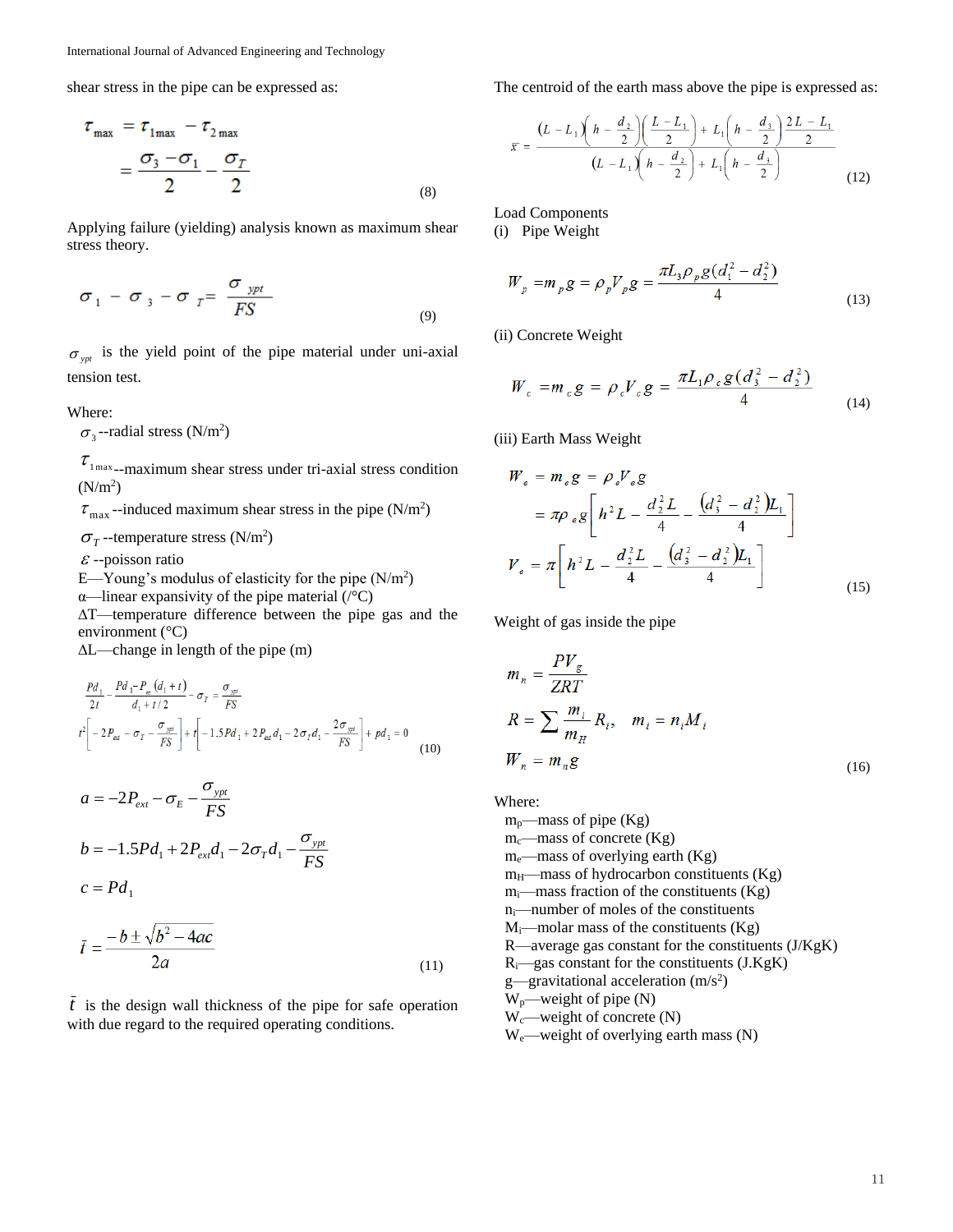Wg—weight of pipe (N) F—restoring force (N)

 $R_1$ ,  $R_2$ —reactions at the supports (N)

Applying Macaulay's method [10], for the moment distribution along the pipeline,

$$
EI \frac{d^2 y}{dx^2} = M
$$
\n
$$
= R_1 x - W_c (x - L_1/2) - W_p (x - L/2) - W_n (x - L_1/2) - W_c (x - (L - \bar{x}))
$$
\n
$$
EI \frac{dy}{dx} = \frac{R_1 x^2}{2} - W_c \left(\frac{x^2}{2} - \frac{L_1 x}{2}\right) - \left(W_p + W_n\right) \left(\frac{x^2}{2} - \frac{Lx}{2}\right) - W_c \left(\frac{x^2}{2} - L_2 x - \bar{x}x\right) + A_1
$$
\n
$$
EIy = \frac{R_1 x^3}{6} - W_c \left(\frac{x^3}{6} - \frac{L_1 x^2}{4}\right) - \left(W_p + W_n\right) \left(\frac{x^3}{6} - \frac{L_1 x^2}{4}\right) - W_c \left(\frac{x^3}{6} - \frac{L_1 x^2}{2} + \frac{\bar{x}x}{2}\right) + A_1 x + B_1
$$
\n
$$
Applying the boundary conditions when x = 0, y = 0 and when x = L, y = 0
$$
\n
$$
B_1 = 0
$$
\n
$$
A_1 = W_c \left[\frac{L^2}{6} - \frac{L_1 L}{4}\right] - \frac{L^2}{12} \left[W_p + W_s\right] + W_c \left(\frac{\bar{x}L}{2} - \frac{L^2}{3}\right) - \frac{R_1 L^2}{6}
$$
\n(17)

The reaction  $R_1$ , and  $R_2$  are given as,

$$
R_1 = \frac{W_c \left(\frac{2L - L}{2}\right) + (W_p + W_c)L/2 + W_e \overline{x}}{L}
$$
  

$$
R_2 = (W_c + W_e + W_p + W_c) - R_1
$$

At the point of maximum deflection,  $dy/dx=0$ , hence,

$$
x^{2}\left[\frac{R_{1}}{2} - \frac{W_{C}}{2} - \left(\frac{W_{P} + W_{n}}{2}\right) - \frac{W_{c}}{2}\right] - x\left[\frac{W_{c}L_{1}}{2} + \frac{(W_{P} + W_{n})L}{2} + W_{c}(L - \overline{x})\right] + A_{1} = 0
$$
  
\n
$$
a_{1} = \frac{R_{1}}{2} - \frac{W_{C}}{2} - \left(\frac{W_{P} + W_{n}}{2}\right) - \frac{W_{c}}{2}
$$
  
\n
$$
b_{1} = \left[\frac{W_{c}L_{1}}{2} + \frac{(W_{P} + W_{n})L}{2} + W_{c}(L - \overline{x})\right]
$$
  
\n
$$
c_{1} = A_{1}
$$
  
\n
$$
\overline{c} = \frac{-b_{1} \pm \sqrt{b_{1}^{2} - 4a_{1}c_{1}}}{2a_{1}}
$$
\n(20)

The maximum deflection maximum deflection is expressed as:

$$
y = \left[\frac{R_1\overline{C}^3}{6} - W_c\left(\frac{\overline{C}^2}{6} - \frac{L_1\overline{C}^2}{2}\right) - \left(W_p + W_n\left(\frac{\overline{C}^3}{6} - \frac{L_1\overline{C}^2}{4}\right) - W_c\left(\frac{\overline{C}^2}{6} - \frac{L\overline{C}^2}{2} + \frac{\overline{xc}}{2}\right) + A_1\overline{C}\right]/EI
$$

The bending moment at the point of maximum deflection is given by the expression;

$$
M = R_1 \overline{C} - W_c \left( \overline{C} - \frac{L_1}{2} \right) - (W_p + W_n) \left( \overline{C} - L/2 \right) - W_e \left[ \overline{C} - (L - \overline{x}) \right]
$$

The restoring force, F, at point if maximum deflection is gives as

$$
Fy = M, \qquad F = M/y
$$

This is the required force to prevent buckling of the pipeline subject to the loading conditions. This force can be offered by providing additional support at point *C* or overdesigning the pipe to be of such thickness to withstand the buckling load F. The buckling load F is referred as the uplift resistance of the pipe.

#### **4. Computer Simulation for the Determination of the uplift Resistance**

The programing language is MATLAB<sup>[11]</sup>.

% Computer simulation for the uplift resistance of gas pipelines network

% System (Production data of shell Petroleum Development Corporation, August 2008)

- % 1/ Simulation for pipes pipes optimum wall thickness % Iinitializing
- % Upstream pressure at SOKU, P1(N/m2)  $P1=81*10^{6}$ ; fprintf('%20.6f\n', P1)
- % Downstream pressure at bonny (N/M2) P<sub>2</sub>=63\*10^5;
- % Average stream pressure, P (N/m2) P=(2/3)\*(P1^3-P2^3)/(P1^2-P2^2);
- % Atmospheric Pressure, Patm (N/m2) Patm=1.03\*19^5;
- % Soil Density (SANDY LOAM DS (kg/m3) DS=1940;
- % Density of concrete, DC (kg/m3) DC=2310;
- % MILD STEEL PIPE DENSIY, DP (kg/m3) DP=7820;
- % Pipe nominal diameter (36") (m)  $dl = 0.9144;$
- % Pipe thickness, t1 (m)  $t1=0.11$ ;
- % Pipe outer diameter, d2 (m)  $d2=d1+2*t1;$
- % Thickness of concrete casing, t2 (m)  $t2=0.015$ ;
- % Temperature drop along line, DT (k) DT=246;
- % Outer diameter of concrete casing, d3 (m)  $d3 = d2 + 2*t2$ ;
- % Pipe Length, L (m) L=116000;  $L1=(2/3)*L;$  $L2=L-L1$ ;
- % Burial depth of the pipe from the centre line of pipe, h (m)  $h=100;$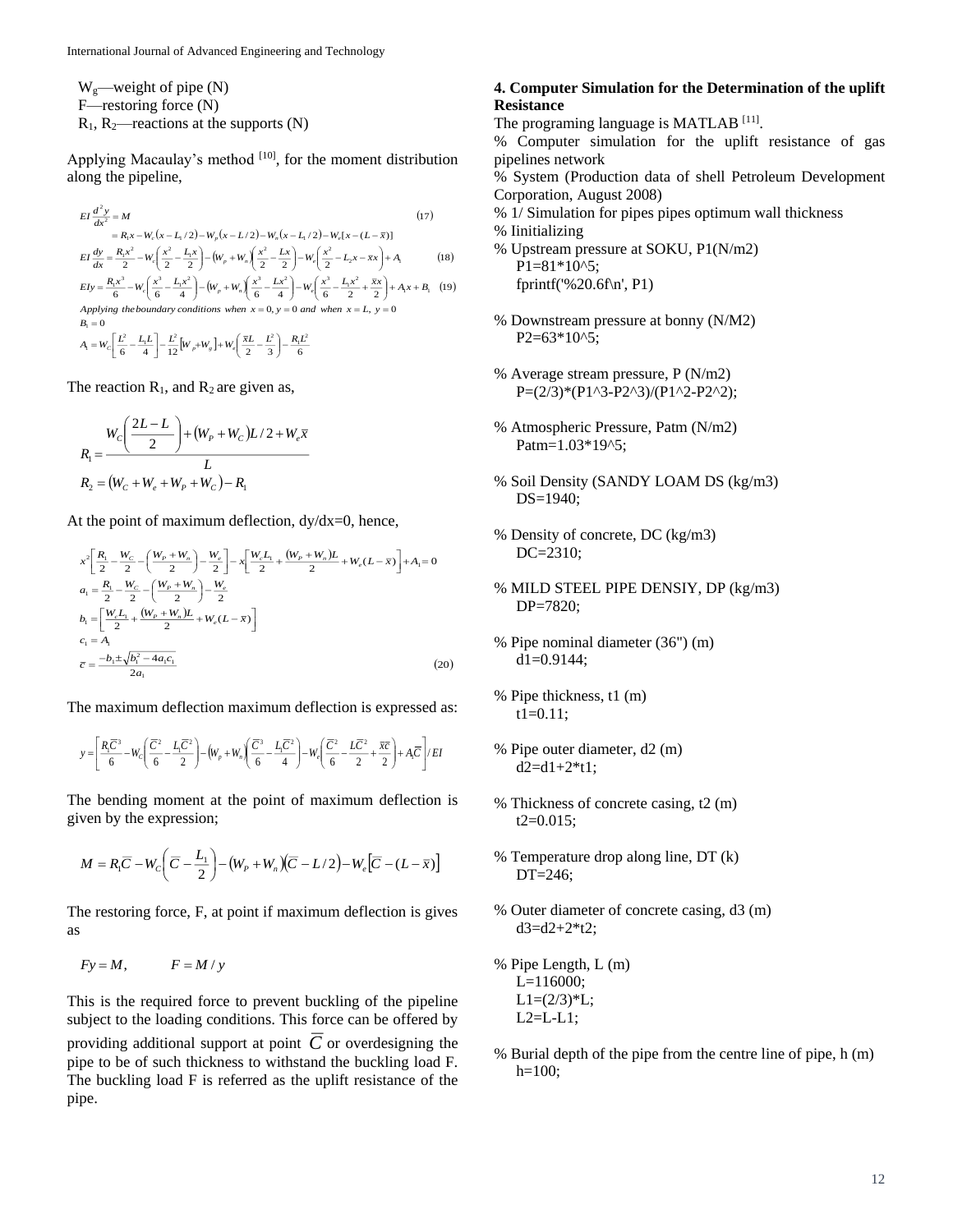- % Youg's modulus of elasticity for mild stell, E (N/m2) E=213\*10^9;
- % Factor of safety for the system, FS  $FS = 1.5$ ;
- % Linear Expansivity for Mild Steel, A (/K)  $A=4.03*10^(-8);$
- % Yield stress for mild steel, YS, (N/m2) YS=260\*10^6;
- % Bulk flow temperature, T (K) T=313;
- % Temperature difference, DT (K) TD=246;
- % Flow compressibility factor, Z Z=1.241;
- % Gravitational acceleration, g (m/s2)  $g=9.81;$
- % General gas constant, R0 (J/kgK) R0=8314;
- % Circumferential streee, CS1 (N/m2)  $CS1=(P*d1)/(2*t1);$
- % Longitudinal strss, (N/m2)  $CS2=(P*d1)/(4*t1);$
- % Bearing pressure due to the earth mass % Volume of earth mass, Ve, (m3) Ve=(22/7)\*((h^2\*L)-((d2^2-d1^2)\*L)/4-((d3^2  $d2^{2}\frac{2}{1}$   $L1$   $/4$  );
- % Weight of earth mass, We (N) We=DS\*Ve\*g; disp(' We ') fprintf('%20.6f\n', We)
- % Bearing pressure due to the earth mass Pext=We/((22/7)\*d3\*L1+d2\*(L-L1)); disp(' Ptex ') fprintf('%20.6f\n', Pext)
- % Radial Stress, CS3 (N/m2)  $CS3=((-P*d1)+Pext*(d1+t1))/(d1+t1);$ disp(' CS1 CS2 CS3') fprintf('%20.6f\n', CS1, CS2, CS3)
- % TEMPERATURE STRESS, CT (N/m2) CT=E\*A\*DT;

% To calculate the design wall thickness of the pipe for safe operation

 $a=-2*Pext*d1-CT-(YS/FS);$ b=-1.5\*P\*d1+2\*Pext\*d1-2\*CT\*d1-(YS/FS);  $c = P^*d1;$ 

% To calculate the design wall thickness of the pipe for safe operation, th(m)

th1=(-b-(-b^2-(4\*a\*c))^(0.5))/(2\*a); th2=(-b-(-b^2+(4\*a\*c))^(0.5))/(2\*a); disp('th1 th2') fprintf('%12.6f\n',th1, th2)

- % Shell aerage gas composition C1=0.869859;C2=0.054574; C3=0.020709; IC4=0.004507; NC4=0.006309; IC5=0.002178; NC5=0.000787; C6=0.004627; N2=0.000598; CO2=0.034843;
- % Molecular mass of the gaseeous mixture M1=16; M2=30; M3=44; IM4=54; NM4=54; IM5=72; NM5=72; M6=86;MN2=28; MCO2=44;

% Average molecular mass of the gas, M (kg/mol) M=C1\*M1+C2\*M2+C3\*M3+IC4\*IM4+NC4\*NM4+IC5\*IM 5+NC5\*NM5+C6\*M6+N2\*MN2+CO2\*MCO2;  $disp(' M')$ fprintf('%20.6f\n', M)

- % Average gas constant, R (J/kgK)  $R = R0/M$ ;  $disp(' R')$ fprintf('%20.6f\n', R)
- % Average flow pressure, P (N/m2) P=92/3\*(P1^3-P2^3)/(P1^2-P2^2);
- % Pipe weight, Wp (N) Wp=((22/7)\*(d2^2-d1^2)\*DP\*L\*g)/4;
- % Concrete weight, Wc, (N) Wc=((22/7)\*(d3^2-d2^2)\*DC\*L1\*g)/4;
- % Volume of gas in the pipeline, Vg (m3)  $Vg=((22/7)*d1^2)$ <sup>\*</sup>L;
- % Weight of gas in the pipeline  $Wg=(P*Vg*g)/(Z*R*T);$ disp(' Wp Wc We Wg') fprintf('%12.6f\n',Wp, Wc,We,Wg)

% Simulation for the uplift resistance of the pipeline, F (N) % To determine x bar (C1)  $R1=((We*(2*L-L1)/2)+((Wp+Wg)*L)/2+(We*C1))/L;$  $C1=((L-L1)*(h-(d1/2))*((L-L1)/2)+(L1*(h-(d3/2))*((2*L-$ L1)/2)))/((L-L1)\*(h-(d2/2))+L1\*(h-(d3/2)));  $A1=Wc*((L^2/6)-((L1*L)/4))$ -(Wp+Wg)\*(L^2/12)+We\*(((C1\*L)/2)-(L^2/3))-  $((R1*L^2)/6);$  $R2=(We+Wp+Wc+Wg)$ -R1;

% Determination of X-coordinate point x (m) a1=R1/2-Wc/2-((Wp+Wg)/2)-We/2;  $b1 = ((Wc*L1)/2) - (Wp+Wg)*(L/2) + We*(L-C1);$  $c1 = A1$ :  $x1=(-b1(-b1^2-(4*a1*c1))^0(0.5))/(2*a1);$